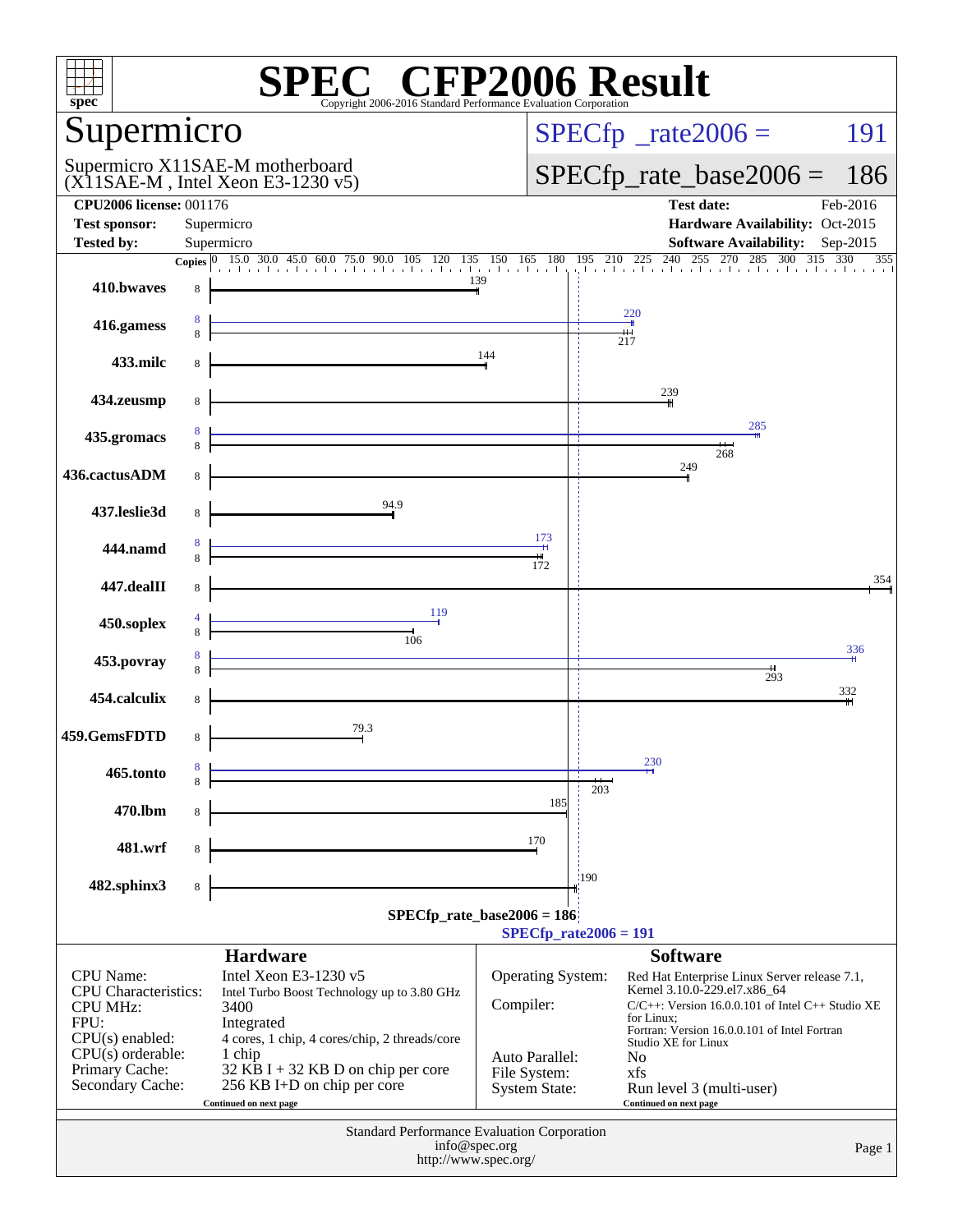

## Supermicro

(X11SAE-M , Intel Xeon E3-1230 v5) Supermicro X11SAE-M motherboard

 $SPECTp_rate2006 = 191$ 

#### [SPECfp\\_rate\\_base2006 =](http://www.spec.org/auto/cpu2006/Docs/result-fields.html#SPECfpratebase2006) 186

| <b>CPU2006 license: 001176</b> |                                    |                                 | <b>Test date:</b><br>Feb-2016               |  |  |  |
|--------------------------------|------------------------------------|---------------------------------|---------------------------------------------|--|--|--|
| <b>Test sponsor:</b>           | Supermicro                         | Hardware Availability: Oct-2015 |                                             |  |  |  |
| <b>Tested by:</b>              | Supermicro                         |                                 | <b>Software Availability:</b><br>$Sep-2015$ |  |  |  |
| L3 Cache:                      | 8 MB I+D on chip per chip          | <b>Base Pointers:</b>           | $32/64$ -bit                                |  |  |  |
| Other Cache:                   | None                               | Peak Pointers:                  | $32/64$ -bit                                |  |  |  |
| Memory:                        | 32 GB (2 x 16 GB 2Rx8 PC4-2133P-E) | Other Software:                 | None                                        |  |  |  |
| Disk Subsystem:                | 1 x 400 GB SATA III SSD            |                                 |                                             |  |  |  |
| Other Hardware:                | None                               |                                 |                                             |  |  |  |

| <b>Results Table</b>                                                                                     |                |                |       |                |       |                |              |                |                |              |                |              |                |              |
|----------------------------------------------------------------------------------------------------------|----------------|----------------|-------|----------------|-------|----------------|--------------|----------------|----------------|--------------|----------------|--------------|----------------|--------------|
|                                                                                                          | <b>Base</b>    |                |       |                |       | <b>Peak</b>    |              |                |                |              |                |              |                |              |
| <b>Benchmark</b>                                                                                         | <b>Copies</b>  | <b>Seconds</b> | Ratio | <b>Seconds</b> | Ratio | <b>Seconds</b> | <b>Ratio</b> | <b>Copies</b>  | <b>Seconds</b> | <b>Ratio</b> | <b>Seconds</b> | <b>Ratio</b> | <b>Seconds</b> | <b>Ratio</b> |
| 410.bwayes                                                                                               | 8              | 784            | 139   | 780            | 139   | 780            | 139          | 8              | 784            | 139          | 780            | 139          | 780            | 139          |
| 416.gamess                                                                                               | 8              | 729            | 215   | 713            | 220   | 723            | 217          | 8              | 711            | 220          | 713            | 220          | 715            | 219          |
| 433.milc                                                                                                 | 8              | 513            | 143   | 511            | 144   | 511            | 144          | 8              | 513            | 143          | 511            | 144          | 511            | <u>144</u>   |
| 434.zeusmp                                                                                               | 8              | 305            | 239   | 306            | 238   | 303            | 240          | 8              | 305            | 239          | 306            | 238          | 303            | 240          |
| 435.gromacs                                                                                              | 8              | 210            | 272   | 213            | 268   | 215            | 265          | $\overline{8}$ | 201            | 285          | 200            | 285          | 202            | 283          |
| 436.cactusADM                                                                                            | 8              | 385            | 248   | 384            | 249   | 384            | 249          | 8              | 385            | 248          | 384            | 249          | 384            | 249          |
| 437.leslie3d                                                                                             | 8              | 789            | 95.3  | 794            | 94.7  | 792            | 94.9         | 8              | 789            | 95.3         | 794            | 94.7         | 792            | 94.9         |
| 444.namd                                                                                                 | 8              | 373            | 172   | 377            | 170   | 371            | 173          | 8              | 366            | 175          | 370            | 173          | 371            | 173          |
| 447.dealII                                                                                               | 8              | 258            | 354   | 267            | 343   | 259            | 354          | 8              | 258            | 354          | 267            | 343          | 259            | 354          |
| 450.soplex                                                                                               | 8              | 632            | 106   | 634            | 105   | 632            | 106          | 4              | 281            | <b>119</b>   | 281            | 119          | 282            | 118          |
| 453.povray                                                                                               | 8              | 145            | 294   | 145            | 293   | 146            | 292          | 8              | 127            | 336          | 128            | 334          | 127            | 336          |
| 454.calculix                                                                                             | 8              | 198            | 334   | 199            | 332   | 200            | 331          | $\overline{8}$ | 198            | 334          | 199            | 332          | 200            | 331          |
| 459.GemsFDTD                                                                                             | $\overline{8}$ | 1071           | 79.3  | 1070           | 79.3  | 1070           | 79.3         | $\overline{8}$ | 1071           | 79.3         | 1070           | 79.3         | 1070           | 79.3         |
| 465.tonto                                                                                                | 8              | 376            | 209   | 388            | 203   | 393            | 200          | 8              | 342            | 230          | 347            | 227          | 342            | 231          |
| 470.1bm                                                                                                  | 8              | 594            | 185   | 594            | 185   | 594            | 185          | 8              | 594            | 185          | 594            | 185          | 594            | <u>185</u>   |
| 481.wrf                                                                                                  | 8              | 526            | 170   | 527            | 170   | 527            | 170          | $\overline{8}$ | 526            | 170          | 527            | 170          | 527            | 170          |
| 482.sphinx3                                                                                              | $\overline{8}$ | 823            | 190   | 820            | 190   | 820            | 190          | $\overline{8}$ | 823            | 190          | 820            | 190          | 820            | <b>190</b>   |
| Results appear in the order in which they were run. Bold underlined text indicates a median measurement. |                |                |       |                |       |                |              |                |                |              |                |              |                |              |

#### **[Submit Notes](http://www.spec.org/auto/cpu2006/Docs/result-fields.html#SubmitNotes)**

 The taskset mechanism was used to bind copies to processors. The config file option 'submit' was used to generate taskset commands to bind each copy to a specific processor. For details, please see the config file.

#### **[Operating System Notes](http://www.spec.org/auto/cpu2006/Docs/result-fields.html#OperatingSystemNotes)**

Stack size set to unlimited using "ulimit -s unlimited"

#### **[Platform Notes](http://www.spec.org/auto/cpu2006/Docs/result-fields.html#PlatformNotes)**

As tested, the system used a Supermicro CSE-731i-300B chassis. The chassis is configured with 2 PWS-305-PQ redundant power supply, 1 SNK-P0046A4 heatsink, as well as 1 FAN-0108L4 rear cooling fan.

Continued on next page

Standard Performance Evaluation Corporation [info@spec.org](mailto:info@spec.org) <http://www.spec.org/>

Page 2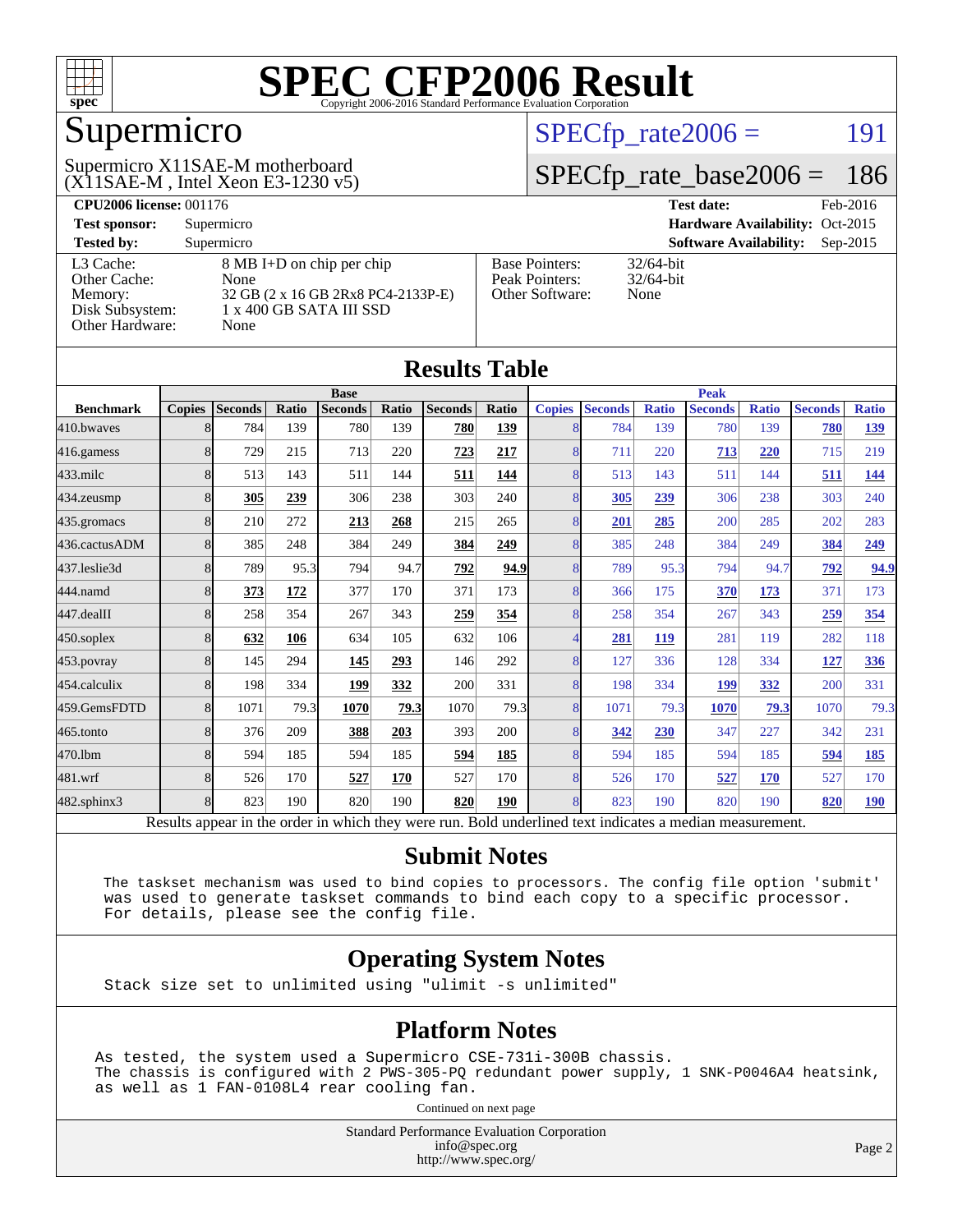

#### Supermicro

 $SPECfp_rate2006 =$  191

(X11SAE-M , Intel Xeon E3-1230 v5) Supermicro X11SAE-M motherboard

[SPECfp\\_rate\\_base2006 =](http://www.spec.org/auto/cpu2006/Docs/result-fields.html#SPECfpratebase2006) 186

**[CPU2006 license:](http://www.spec.org/auto/cpu2006/Docs/result-fields.html#CPU2006license)** 001176 **[Test date:](http://www.spec.org/auto/cpu2006/Docs/result-fields.html#Testdate)** Feb-2016 **[Test sponsor:](http://www.spec.org/auto/cpu2006/Docs/result-fields.html#Testsponsor)** Supermicro Supermicro **[Hardware Availability:](http://www.spec.org/auto/cpu2006/Docs/result-fields.html#HardwareAvailability)** Oct-2015 **[Tested by:](http://www.spec.org/auto/cpu2006/Docs/result-fields.html#Testedby)** Supermicro **Supermicro [Software Availability:](http://www.spec.org/auto/cpu2006/Docs/result-fields.html#SoftwareAvailability)** Sep-2015

#### **[Platform Notes \(Continued\)](http://www.spec.org/auto/cpu2006/Docs/result-fields.html#PlatformNotes)**

Standard Performance Evaluation Corporation [info@spec.org](mailto:info@spec.org) <http://www.spec.org/> Page 3 Sysinfo program /usr/cpu2006/config/sysinfo.rev6914 \$Rev: 6914 \$ \$Date:: 2014-06-25 #\$ e3fbb8667b5a285932ceab81e28219e1 running on X10SRA-01 Sat Feb 6 05:44:23 2016 This section contains SUT (System Under Test) info as seen by some common utilities. To remove or add to this section, see: <http://www.spec.org/cpu2006/Docs/config.html#sysinfo> From /proc/cpuinfo model name : Intel(R) Xeon(R) CPU E3-1230 v5 @ 3.40GHz 1 "physical id"s (chips) 8 "processors" cores, siblings (Caution: counting these is hw and system dependent. The following excerpts from /proc/cpuinfo might not be reliable. Use with caution.) cpu cores : 4 siblings : 8 physical 0: cores 0 1 2 3 cache size : 8192 KB From /proc/meminfo MemTotal: 32760152 kB HugePages\_Total: 0 Hugepagesize: 2048 kB From /etc/\*release\* /etc/\*version\* os-release: NAME="Red Hat Enterprise Linux Server" VERSION="7.1 (Maipo)" ID="rhel" ID\_LIKE="fedora" VERSION\_ID="7.1" PRETTY\_NAME="Red Hat Enterprise Linux Server 7.1 (Maipo)" ANSI\_COLOR="0;31" CPE\_NAME="cpe:/o:redhat:enterprise\_linux:7.1:GA:server" redhat-release: Red Hat Enterprise Linux Server release 7.1 (Maipo) system-release: Red Hat Enterprise Linux Server release 7.1 (Maipo) system-release-cpe: cpe:/o:redhat:enterprise\_linux:7.1:ga:server uname -a: Linux X10SRA-01 3.10.0-229.el7.x86\_64 #1 SMP Thu Jan 29 18:37:38 EST 2015 x86\_64 x86\_64 x86\_64 GNU/Linux run-level 3 Feb 5 17:36 SPEC is set to: /usr/cpu2006<br>Filesystem Type Size Filesystem Type Size Used Avail Use% Mounted on<br>/dev/sda2 xfs 183G 13G 170G 7% / /dev/sda2 xfs 183G 13G 170G 7% / Additional information from dmidecode: Warning: Use caution when you interpret this section. The 'dmidecode' program reads system data which is "intended to allow hardware to be accurately Continued on next page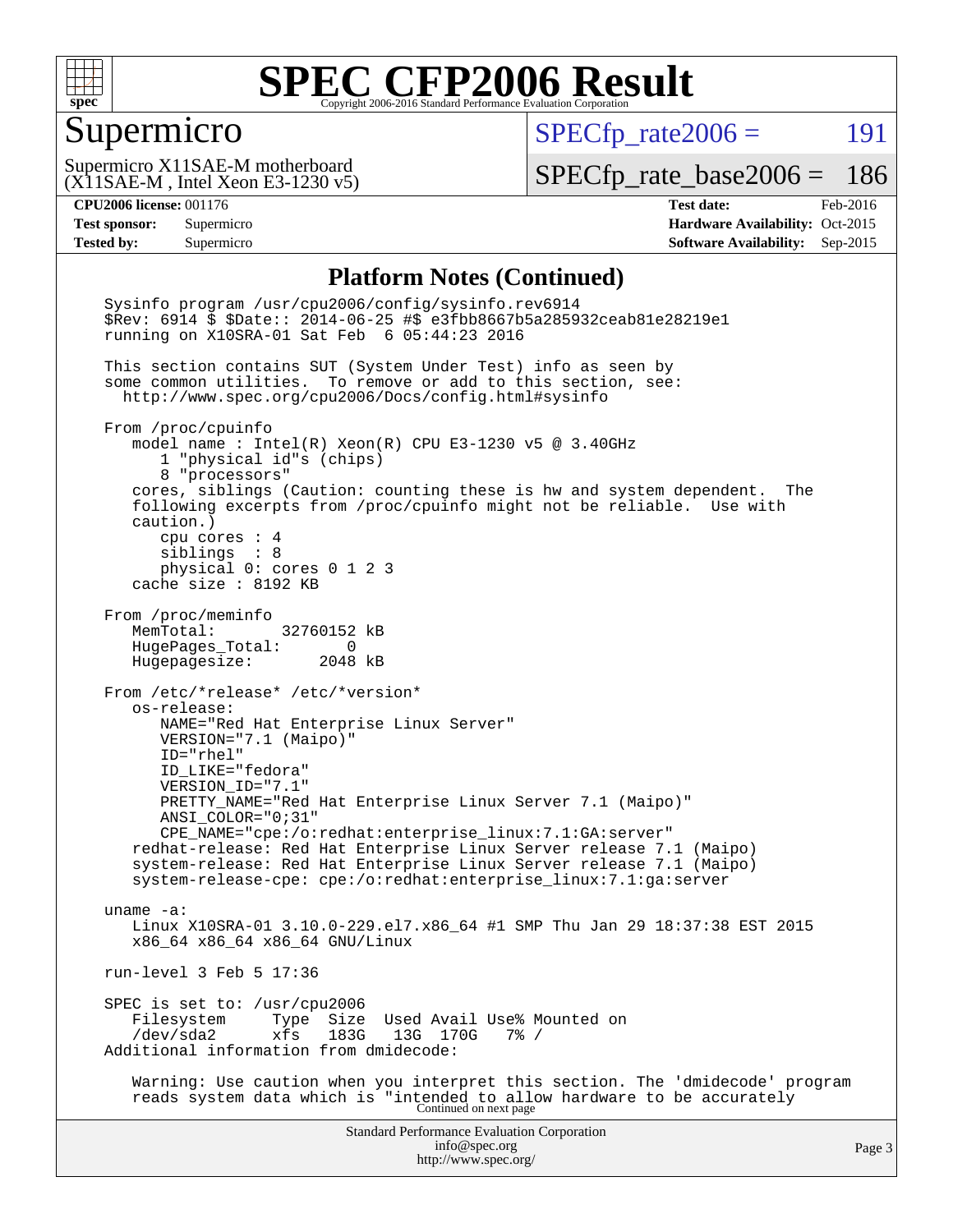

#### Supermicro

 $SPECTp\_rate2006 = 191$ 

(X11SAE-M , Intel Xeon E3-1230 v5) Supermicro X11SAE-M motherboard

[SPECfp\\_rate\\_base2006 =](http://www.spec.org/auto/cpu2006/Docs/result-fields.html#SPECfpratebase2006) 186

**[CPU2006 license:](http://www.spec.org/auto/cpu2006/Docs/result-fields.html#CPU2006license)** 001176 **[Test date:](http://www.spec.org/auto/cpu2006/Docs/result-fields.html#Testdate)** Feb-2016 **[Test sponsor:](http://www.spec.org/auto/cpu2006/Docs/result-fields.html#Testsponsor)** Supermicro Supermicro **[Hardware Availability:](http://www.spec.org/auto/cpu2006/Docs/result-fields.html#HardwareAvailability)** Oct-2015 **[Tested by:](http://www.spec.org/auto/cpu2006/Docs/result-fields.html#Testedby)** Supermicro **Supermicro [Software Availability:](http://www.spec.org/auto/cpu2006/Docs/result-fields.html#SoftwareAvailability)** Sep-2015

#### **[Platform Notes \(Continued\)](http://www.spec.org/auto/cpu2006/Docs/result-fields.html#PlatformNotes)**

 determined", but the intent may not be met, as there are frequent changes to hardware, firmware, and the "DMTF SMBIOS" standard.

 BIOS American Megatrends Inc. 1.0a 12/21/2015 Memory: 2x Not Specified Not Specified 2x Samsung M391A2K43BB1-CPB 16 GB 2 rank 2133 MHz

(End of data from sysinfo program)

#### **[General Notes](http://www.spec.org/auto/cpu2006/Docs/result-fields.html#GeneralNotes)**

Environment variables set by runspec before the start of the run: LD LIBRARY\_PATH = "/usr/cpu2006/libs/32:/usr/cpu2006/libs/64:/usr/cpu2006/sh"

 Binaries compiled on a system with 1x Intel Core i5-4670K CPU + 32GB memory using RedHat EL 7.1 Transparent Huge Pages enabled with: echo always > /sys/kernel/mm/transparent\_hugepage/enabled

**[Base Compiler Invocation](http://www.spec.org/auto/cpu2006/Docs/result-fields.html#BaseCompilerInvocation)**

[C benchmarks](http://www.spec.org/auto/cpu2006/Docs/result-fields.html#Cbenchmarks):  $icc$   $-m64$ 

[C++ benchmarks:](http://www.spec.org/auto/cpu2006/Docs/result-fields.html#CXXbenchmarks) [icpc -m64](http://www.spec.org/cpu2006/results/res2016q1/cpu2006-20160307-39287.flags.html#user_CXXbase_intel_icpc_64bit_bedb90c1146cab66620883ef4f41a67e)

[Fortran benchmarks](http://www.spec.org/auto/cpu2006/Docs/result-fields.html#Fortranbenchmarks): [ifort -m64](http://www.spec.org/cpu2006/results/res2016q1/cpu2006-20160307-39287.flags.html#user_FCbase_intel_ifort_64bit_ee9d0fb25645d0210d97eb0527dcc06e)

[Benchmarks using both Fortran and C](http://www.spec.org/auto/cpu2006/Docs/result-fields.html#BenchmarksusingbothFortranandC): [icc -m64](http://www.spec.org/cpu2006/results/res2016q1/cpu2006-20160307-39287.flags.html#user_CC_FCbase_intel_icc_64bit_0b7121f5ab7cfabee23d88897260401c) [ifort -m64](http://www.spec.org/cpu2006/results/res2016q1/cpu2006-20160307-39287.flags.html#user_CC_FCbase_intel_ifort_64bit_ee9d0fb25645d0210d97eb0527dcc06e)

### **[Base Portability Flags](http://www.spec.org/auto/cpu2006/Docs/result-fields.html#BasePortabilityFlags)**

 410.bwaves: [-DSPEC\\_CPU\\_LP64](http://www.spec.org/cpu2006/results/res2016q1/cpu2006-20160307-39287.flags.html#suite_basePORTABILITY410_bwaves_DSPEC_CPU_LP64) 416.gamess: [-DSPEC\\_CPU\\_LP64](http://www.spec.org/cpu2006/results/res2016q1/cpu2006-20160307-39287.flags.html#suite_basePORTABILITY416_gamess_DSPEC_CPU_LP64) 433.milc: [-DSPEC\\_CPU\\_LP64](http://www.spec.org/cpu2006/results/res2016q1/cpu2006-20160307-39287.flags.html#suite_basePORTABILITY433_milc_DSPEC_CPU_LP64) 434.zeusmp: [-DSPEC\\_CPU\\_LP64](http://www.spec.org/cpu2006/results/res2016q1/cpu2006-20160307-39287.flags.html#suite_basePORTABILITY434_zeusmp_DSPEC_CPU_LP64) 435.gromacs: [-DSPEC\\_CPU\\_LP64](http://www.spec.org/cpu2006/results/res2016q1/cpu2006-20160307-39287.flags.html#suite_basePORTABILITY435_gromacs_DSPEC_CPU_LP64) [-nofor\\_main](http://www.spec.org/cpu2006/results/res2016q1/cpu2006-20160307-39287.flags.html#user_baseLDPORTABILITY435_gromacs_f-nofor_main) 436.cactusADM: [-DSPEC\\_CPU\\_LP64](http://www.spec.org/cpu2006/results/res2016q1/cpu2006-20160307-39287.flags.html#suite_basePORTABILITY436_cactusADM_DSPEC_CPU_LP64) [-nofor\\_main](http://www.spec.org/cpu2006/results/res2016q1/cpu2006-20160307-39287.flags.html#user_baseLDPORTABILITY436_cactusADM_f-nofor_main) 437.leslie3d: [-DSPEC\\_CPU\\_LP64](http://www.spec.org/cpu2006/results/res2016q1/cpu2006-20160307-39287.flags.html#suite_basePORTABILITY437_leslie3d_DSPEC_CPU_LP64) 444.namd: [-DSPEC\\_CPU\\_LP64](http://www.spec.org/cpu2006/results/res2016q1/cpu2006-20160307-39287.flags.html#suite_basePORTABILITY444_namd_DSPEC_CPU_LP64) 447.dealII: [-DSPEC\\_CPU\\_LP64](http://www.spec.org/cpu2006/results/res2016q1/cpu2006-20160307-39287.flags.html#suite_basePORTABILITY447_dealII_DSPEC_CPU_LP64) 450.soplex: [-DSPEC\\_CPU\\_LP64](http://www.spec.org/cpu2006/results/res2016q1/cpu2006-20160307-39287.flags.html#suite_basePORTABILITY450_soplex_DSPEC_CPU_LP64)

Continued on next page

Standard Performance Evaluation Corporation [info@spec.org](mailto:info@spec.org) <http://www.spec.org/>

Page 4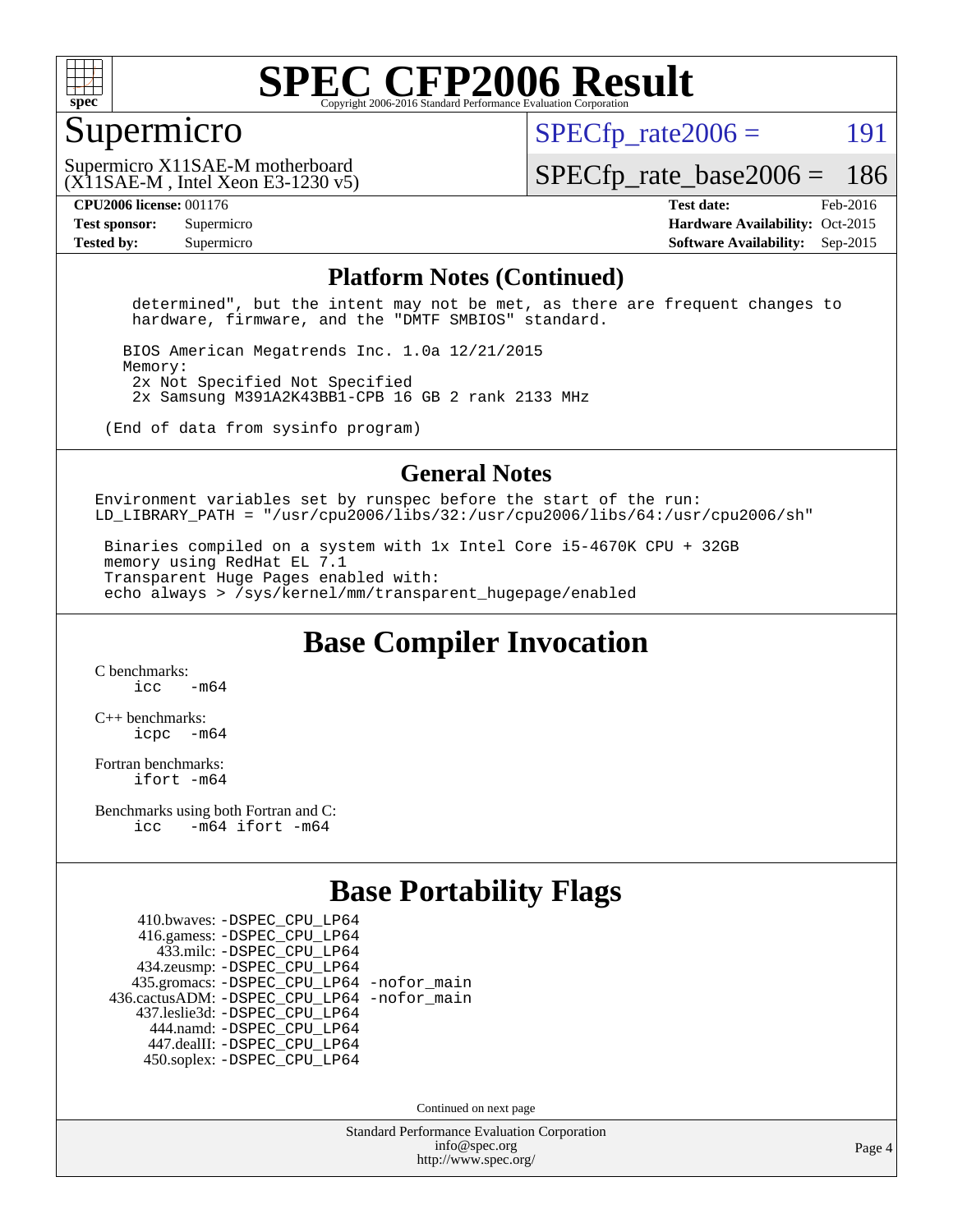

### Supermicro

 $SPECTp\_rate2006 = 191$ 

(X11SAE-M , Intel Xeon E3-1230 v5) Supermicro X11SAE-M motherboard

[SPECfp\\_rate\\_base2006 =](http://www.spec.org/auto/cpu2006/Docs/result-fields.html#SPECfpratebase2006) 186

**[CPU2006 license:](http://www.spec.org/auto/cpu2006/Docs/result-fields.html#CPU2006license)** 001176 **[Test date:](http://www.spec.org/auto/cpu2006/Docs/result-fields.html#Testdate)** Feb-2016 **[Test sponsor:](http://www.spec.org/auto/cpu2006/Docs/result-fields.html#Testsponsor)** Supermicro Supermicro **[Hardware Availability:](http://www.spec.org/auto/cpu2006/Docs/result-fields.html#HardwareAvailability)** Oct-2015 **[Tested by:](http://www.spec.org/auto/cpu2006/Docs/result-fields.html#Testedby)** Supermicro **Supermicro [Software Availability:](http://www.spec.org/auto/cpu2006/Docs/result-fields.html#SoftwareAvailability)** Sep-2015

### **[Base Portability Flags \(Continued\)](http://www.spec.org/auto/cpu2006/Docs/result-fields.html#BasePortabilityFlags)**

 453.povray: [-DSPEC\\_CPU\\_LP64](http://www.spec.org/cpu2006/results/res2016q1/cpu2006-20160307-39287.flags.html#suite_basePORTABILITY453_povray_DSPEC_CPU_LP64) 454.calculix: [-DSPEC\\_CPU\\_LP64](http://www.spec.org/cpu2006/results/res2016q1/cpu2006-20160307-39287.flags.html#suite_basePORTABILITY454_calculix_DSPEC_CPU_LP64) [-nofor\\_main](http://www.spec.org/cpu2006/results/res2016q1/cpu2006-20160307-39287.flags.html#user_baseLDPORTABILITY454_calculix_f-nofor_main) 459.GemsFDTD: [-DSPEC\\_CPU\\_LP64](http://www.spec.org/cpu2006/results/res2016q1/cpu2006-20160307-39287.flags.html#suite_basePORTABILITY459_GemsFDTD_DSPEC_CPU_LP64)

 465.tonto: [-DSPEC\\_CPU\\_LP64](http://www.spec.org/cpu2006/results/res2016q1/cpu2006-20160307-39287.flags.html#suite_basePORTABILITY465_tonto_DSPEC_CPU_LP64) 470.lbm: [-DSPEC\\_CPU\\_LP64](http://www.spec.org/cpu2006/results/res2016q1/cpu2006-20160307-39287.flags.html#suite_basePORTABILITY470_lbm_DSPEC_CPU_LP64)

 481.wrf: [-DSPEC\\_CPU\\_LP64](http://www.spec.org/cpu2006/results/res2016q1/cpu2006-20160307-39287.flags.html#suite_basePORTABILITY481_wrf_DSPEC_CPU_LP64) [-DSPEC\\_CPU\\_CASE\\_FLAG](http://www.spec.org/cpu2006/results/res2016q1/cpu2006-20160307-39287.flags.html#b481.wrf_baseCPORTABILITY_DSPEC_CPU_CASE_FLAG) [-DSPEC\\_CPU\\_LINUX](http://www.spec.org/cpu2006/results/res2016q1/cpu2006-20160307-39287.flags.html#b481.wrf_baseCPORTABILITY_DSPEC_CPU_LINUX) 482.sphinx3: [-DSPEC\\_CPU\\_LP64](http://www.spec.org/cpu2006/results/res2016q1/cpu2006-20160307-39287.flags.html#suite_basePORTABILITY482_sphinx3_DSPEC_CPU_LP64)

#### **[Base Optimization Flags](http://www.spec.org/auto/cpu2006/Docs/result-fields.html#BaseOptimizationFlags)**

[C benchmarks](http://www.spec.org/auto/cpu2006/Docs/result-fields.html#Cbenchmarks):

[-xCORE-AVX2](http://www.spec.org/cpu2006/results/res2016q1/cpu2006-20160307-39287.flags.html#user_CCbase_f-xAVX2_5f5fc0cbe2c9f62c816d3e45806c70d7) [-ipo](http://www.spec.org/cpu2006/results/res2016q1/cpu2006-20160307-39287.flags.html#user_CCbase_f-ipo) [-O3](http://www.spec.org/cpu2006/results/res2016q1/cpu2006-20160307-39287.flags.html#user_CCbase_f-O3) [-no-prec-div](http://www.spec.org/cpu2006/results/res2016q1/cpu2006-20160307-39287.flags.html#user_CCbase_f-no-prec-div) [-opt-prefetch](http://www.spec.org/cpu2006/results/res2016q1/cpu2006-20160307-39287.flags.html#user_CCbase_f-opt-prefetch) [-auto-p32](http://www.spec.org/cpu2006/results/res2016q1/cpu2006-20160307-39287.flags.html#user_CCbase_f-auto-p32) [-ansi-alias](http://www.spec.org/cpu2006/results/res2016q1/cpu2006-20160307-39287.flags.html#user_CCbase_f-ansi-alias) [-opt-mem-layout-trans=3](http://www.spec.org/cpu2006/results/res2016q1/cpu2006-20160307-39287.flags.html#user_CCbase_f-opt-mem-layout-trans_a7b82ad4bd7abf52556d4961a2ae94d5)

[C++ benchmarks:](http://www.spec.org/auto/cpu2006/Docs/result-fields.html#CXXbenchmarks)

[-xCORE-AVX2](http://www.spec.org/cpu2006/results/res2016q1/cpu2006-20160307-39287.flags.html#user_CXXbase_f-xAVX2_5f5fc0cbe2c9f62c816d3e45806c70d7) [-ipo](http://www.spec.org/cpu2006/results/res2016q1/cpu2006-20160307-39287.flags.html#user_CXXbase_f-ipo) [-O3](http://www.spec.org/cpu2006/results/res2016q1/cpu2006-20160307-39287.flags.html#user_CXXbase_f-O3) [-no-prec-div](http://www.spec.org/cpu2006/results/res2016q1/cpu2006-20160307-39287.flags.html#user_CXXbase_f-no-prec-div) [-opt-prefetch](http://www.spec.org/cpu2006/results/res2016q1/cpu2006-20160307-39287.flags.html#user_CXXbase_f-opt-prefetch) [-auto-p32](http://www.spec.org/cpu2006/results/res2016q1/cpu2006-20160307-39287.flags.html#user_CXXbase_f-auto-p32) [-ansi-alias](http://www.spec.org/cpu2006/results/res2016q1/cpu2006-20160307-39287.flags.html#user_CXXbase_f-ansi-alias) [-opt-mem-layout-trans=3](http://www.spec.org/cpu2006/results/res2016q1/cpu2006-20160307-39287.flags.html#user_CXXbase_f-opt-mem-layout-trans_a7b82ad4bd7abf52556d4961a2ae94d5)

[Fortran benchmarks](http://www.spec.org/auto/cpu2006/Docs/result-fields.html#Fortranbenchmarks): [-xCORE-AVX2](http://www.spec.org/cpu2006/results/res2016q1/cpu2006-20160307-39287.flags.html#user_FCbase_f-xAVX2_5f5fc0cbe2c9f62c816d3e45806c70d7) [-ipo](http://www.spec.org/cpu2006/results/res2016q1/cpu2006-20160307-39287.flags.html#user_FCbase_f-ipo) [-O3](http://www.spec.org/cpu2006/results/res2016q1/cpu2006-20160307-39287.flags.html#user_FCbase_f-O3) [-no-prec-div](http://www.spec.org/cpu2006/results/res2016q1/cpu2006-20160307-39287.flags.html#user_FCbase_f-no-prec-div) [-opt-prefetch](http://www.spec.org/cpu2006/results/res2016q1/cpu2006-20160307-39287.flags.html#user_FCbase_f-opt-prefetch)

[Benchmarks using both Fortran and C](http://www.spec.org/auto/cpu2006/Docs/result-fields.html#BenchmarksusingbothFortranandC): [-xCORE-AVX2](http://www.spec.org/cpu2006/results/res2016q1/cpu2006-20160307-39287.flags.html#user_CC_FCbase_f-xAVX2_5f5fc0cbe2c9f62c816d3e45806c70d7) [-ipo](http://www.spec.org/cpu2006/results/res2016q1/cpu2006-20160307-39287.flags.html#user_CC_FCbase_f-ipo) [-O3](http://www.spec.org/cpu2006/results/res2016q1/cpu2006-20160307-39287.flags.html#user_CC_FCbase_f-O3) [-no-prec-div](http://www.spec.org/cpu2006/results/res2016q1/cpu2006-20160307-39287.flags.html#user_CC_FCbase_f-no-prec-div) [-opt-prefetch](http://www.spec.org/cpu2006/results/res2016q1/cpu2006-20160307-39287.flags.html#user_CC_FCbase_f-opt-prefetch) [-auto-p32](http://www.spec.org/cpu2006/results/res2016q1/cpu2006-20160307-39287.flags.html#user_CC_FCbase_f-auto-p32) [-ansi-alias](http://www.spec.org/cpu2006/results/res2016q1/cpu2006-20160307-39287.flags.html#user_CC_FCbase_f-ansi-alias) [-opt-mem-layout-trans=3](http://www.spec.org/cpu2006/results/res2016q1/cpu2006-20160307-39287.flags.html#user_CC_FCbase_f-opt-mem-layout-trans_a7b82ad4bd7abf52556d4961a2ae94d5)

### **[Peak Compiler Invocation](http://www.spec.org/auto/cpu2006/Docs/result-fields.html#PeakCompilerInvocation)**

[C benchmarks](http://www.spec.org/auto/cpu2006/Docs/result-fields.html#Cbenchmarks):  $\text{icc}$   $-\text{m64}$ 

[C++ benchmarks \(except as noted below\):](http://www.spec.org/auto/cpu2006/Docs/result-fields.html#CXXbenchmarksexceptasnotedbelow) [icpc -m64](http://www.spec.org/cpu2006/results/res2016q1/cpu2006-20160307-39287.flags.html#user_CXXpeak_intel_icpc_64bit_bedb90c1146cab66620883ef4f41a67e)

450.soplex: [icpc -m32 -L/opt/intel/compilers\\_and\\_libraries\\_2016/linux/compiler/lib/ia32\\_lin](http://www.spec.org/cpu2006/results/res2016q1/cpu2006-20160307-39287.flags.html#user_peakCXXLD450_soplex_intel_icpc_b4f50a394bdb4597aa5879c16bc3f5c5)

[Fortran benchmarks](http://www.spec.org/auto/cpu2006/Docs/result-fields.html#Fortranbenchmarks): [ifort -m64](http://www.spec.org/cpu2006/results/res2016q1/cpu2006-20160307-39287.flags.html#user_FCpeak_intel_ifort_64bit_ee9d0fb25645d0210d97eb0527dcc06e)

[Benchmarks using both Fortran and C](http://www.spec.org/auto/cpu2006/Docs/result-fields.html#BenchmarksusingbothFortranandC): [icc -m64](http://www.spec.org/cpu2006/results/res2016q1/cpu2006-20160307-39287.flags.html#user_CC_FCpeak_intel_icc_64bit_0b7121f5ab7cfabee23d88897260401c) [ifort -m64](http://www.spec.org/cpu2006/results/res2016q1/cpu2006-20160307-39287.flags.html#user_CC_FCpeak_intel_ifort_64bit_ee9d0fb25645d0210d97eb0527dcc06e)

> Standard Performance Evaluation Corporation [info@spec.org](mailto:info@spec.org) <http://www.spec.org/>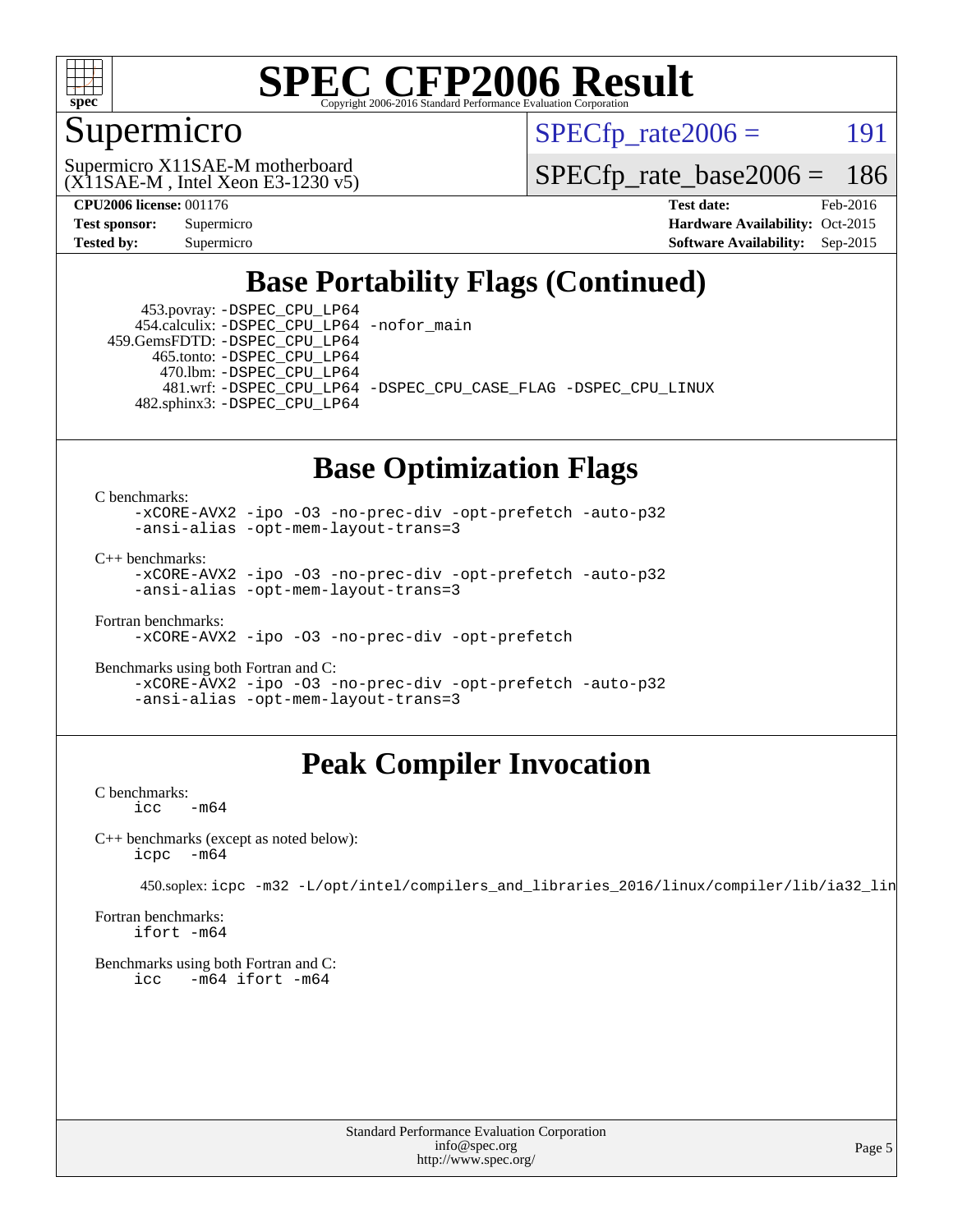

### Supermicro

 $SPECTp\_rate2006 = 191$ 

(X11SAE-M , Intel Xeon E3-1230 v5) Supermicro X11SAE-M motherboard

[SPECfp\\_rate\\_base2006 =](http://www.spec.org/auto/cpu2006/Docs/result-fields.html#SPECfpratebase2006) 186

**[CPU2006 license:](http://www.spec.org/auto/cpu2006/Docs/result-fields.html#CPU2006license)** 001176 **[Test date:](http://www.spec.org/auto/cpu2006/Docs/result-fields.html#Testdate)** Feb-2016 **[Test sponsor:](http://www.spec.org/auto/cpu2006/Docs/result-fields.html#Testsponsor)** Supermicro Supermicro **[Hardware Availability:](http://www.spec.org/auto/cpu2006/Docs/result-fields.html#HardwareAvailability)** Oct-2015 **[Tested by:](http://www.spec.org/auto/cpu2006/Docs/result-fields.html#Testedby)** Supermicro **Supermicro [Software Availability:](http://www.spec.org/auto/cpu2006/Docs/result-fields.html#SoftwareAvailability)** Sep-2015

#### **[Peak Portability Flags](http://www.spec.org/auto/cpu2006/Docs/result-fields.html#PeakPortabilityFlags)**

 410.bwaves: [-DSPEC\\_CPU\\_LP64](http://www.spec.org/cpu2006/results/res2016q1/cpu2006-20160307-39287.flags.html#suite_peakPORTABILITY410_bwaves_DSPEC_CPU_LP64) 416.gamess: [-DSPEC\\_CPU\\_LP64](http://www.spec.org/cpu2006/results/res2016q1/cpu2006-20160307-39287.flags.html#suite_peakPORTABILITY416_gamess_DSPEC_CPU_LP64) 433.milc: [-DSPEC\\_CPU\\_LP64](http://www.spec.org/cpu2006/results/res2016q1/cpu2006-20160307-39287.flags.html#suite_peakPORTABILITY433_milc_DSPEC_CPU_LP64) 434.zeusmp: [-DSPEC\\_CPU\\_LP64](http://www.spec.org/cpu2006/results/res2016q1/cpu2006-20160307-39287.flags.html#suite_peakPORTABILITY434_zeusmp_DSPEC_CPU_LP64) 435.gromacs: [-DSPEC\\_CPU\\_LP64](http://www.spec.org/cpu2006/results/res2016q1/cpu2006-20160307-39287.flags.html#suite_peakPORTABILITY435_gromacs_DSPEC_CPU_LP64) [-nofor\\_main](http://www.spec.org/cpu2006/results/res2016q1/cpu2006-20160307-39287.flags.html#user_peakLDPORTABILITY435_gromacs_f-nofor_main) 436.cactusADM: [-DSPEC\\_CPU\\_LP64](http://www.spec.org/cpu2006/results/res2016q1/cpu2006-20160307-39287.flags.html#suite_peakPORTABILITY436_cactusADM_DSPEC_CPU_LP64) [-nofor\\_main](http://www.spec.org/cpu2006/results/res2016q1/cpu2006-20160307-39287.flags.html#user_peakLDPORTABILITY436_cactusADM_f-nofor_main) 437.leslie3d: [-DSPEC\\_CPU\\_LP64](http://www.spec.org/cpu2006/results/res2016q1/cpu2006-20160307-39287.flags.html#suite_peakPORTABILITY437_leslie3d_DSPEC_CPU_LP64) 444.namd: [-DSPEC\\_CPU\\_LP64](http://www.spec.org/cpu2006/results/res2016q1/cpu2006-20160307-39287.flags.html#suite_peakPORTABILITY444_namd_DSPEC_CPU_LP64) 447.dealII: [-DSPEC\\_CPU\\_LP64](http://www.spec.org/cpu2006/results/res2016q1/cpu2006-20160307-39287.flags.html#suite_peakPORTABILITY447_dealII_DSPEC_CPU_LP64) 450.soplex: [-D\\_FILE\\_OFFSET\\_BITS=64](http://www.spec.org/cpu2006/results/res2016q1/cpu2006-20160307-39287.flags.html#user_peakPORTABILITY450_soplex_file_offset_bits_64_438cf9856305ebd76870a2c6dc2689ab) 453.povray: [-DSPEC\\_CPU\\_LP64](http://www.spec.org/cpu2006/results/res2016q1/cpu2006-20160307-39287.flags.html#suite_peakPORTABILITY453_povray_DSPEC_CPU_LP64) 454.calculix: [-DSPEC\\_CPU\\_LP64](http://www.spec.org/cpu2006/results/res2016q1/cpu2006-20160307-39287.flags.html#suite_peakPORTABILITY454_calculix_DSPEC_CPU_LP64) [-nofor\\_main](http://www.spec.org/cpu2006/results/res2016q1/cpu2006-20160307-39287.flags.html#user_peakLDPORTABILITY454_calculix_f-nofor_main) 459.GemsFDTD: [-DSPEC\\_CPU\\_LP64](http://www.spec.org/cpu2006/results/res2016q1/cpu2006-20160307-39287.flags.html#suite_peakPORTABILITY459_GemsFDTD_DSPEC_CPU_LP64) 465.tonto: [-DSPEC\\_CPU\\_LP64](http://www.spec.org/cpu2006/results/res2016q1/cpu2006-20160307-39287.flags.html#suite_peakPORTABILITY465_tonto_DSPEC_CPU_LP64) 470.lbm: [-DSPEC\\_CPU\\_LP64](http://www.spec.org/cpu2006/results/res2016q1/cpu2006-20160307-39287.flags.html#suite_peakPORTABILITY470_lbm_DSPEC_CPU_LP64) 481.wrf: [-DSPEC\\_CPU\\_LP64](http://www.spec.org/cpu2006/results/res2016q1/cpu2006-20160307-39287.flags.html#suite_peakPORTABILITY481_wrf_DSPEC_CPU_LP64) [-DSPEC\\_CPU\\_CASE\\_FLAG](http://www.spec.org/cpu2006/results/res2016q1/cpu2006-20160307-39287.flags.html#b481.wrf_peakCPORTABILITY_DSPEC_CPU_CASE_FLAG) [-DSPEC\\_CPU\\_LINUX](http://www.spec.org/cpu2006/results/res2016q1/cpu2006-20160307-39287.flags.html#b481.wrf_peakCPORTABILITY_DSPEC_CPU_LINUX) 482.sphinx3: [-DSPEC\\_CPU\\_LP64](http://www.spec.org/cpu2006/results/res2016q1/cpu2006-20160307-39287.flags.html#suite_peakPORTABILITY482_sphinx3_DSPEC_CPU_LP64)

### **[Peak Optimization Flags](http://www.spec.org/auto/cpu2006/Docs/result-fields.html#PeakOptimizationFlags)**

[C benchmarks](http://www.spec.org/auto/cpu2006/Docs/result-fields.html#Cbenchmarks):

 433.milc: basepeak = yes  $470.1$ bm: basepeak = yes  $482$ .sphinx3: basepeak = yes

#### [C++ benchmarks:](http://www.spec.org/auto/cpu2006/Docs/result-fields.html#CXXbenchmarks)

 444.namd: [-xCORE-AVX2](http://www.spec.org/cpu2006/results/res2016q1/cpu2006-20160307-39287.flags.html#user_peakPASS2_CXXFLAGSPASS2_LDFLAGS444_namd_f-xAVX2_5f5fc0cbe2c9f62c816d3e45806c70d7)(pass 2) [-prof-gen:threadsafe](http://www.spec.org/cpu2006/results/res2016q1/cpu2006-20160307-39287.flags.html#user_peakPASS1_CXXFLAGSPASS1_LDFLAGS444_namd_prof_gen_21a26eb79f378b550acd7bec9fe4467a)(pass 1)  $-i\text{po}(pass 2) -03(pass 2) -no-prec-div(pass 2)$  $-i\text{po}(pass 2) -03(pass 2) -no-prec-div(pass 2)$  $-i\text{po}(pass 2) -03(pass 2) -no-prec-div(pass 2)$ [-par-num-threads=1](http://www.spec.org/cpu2006/results/res2016q1/cpu2006-20160307-39287.flags.html#user_peakPASS1_CXXFLAGSPASS1_LDFLAGS444_namd_par_num_threads_786a6ff141b4e9e90432e998842df6c2)(pass 1) [-opt-mem-layout-trans=3](http://www.spec.org/cpu2006/results/res2016q1/cpu2006-20160307-39287.flags.html#user_peakPASS2_CXXFLAGS444_namd_f-opt-mem-layout-trans_a7b82ad4bd7abf52556d4961a2ae94d5)(pass 2) [-prof-use](http://www.spec.org/cpu2006/results/res2016q1/cpu2006-20160307-39287.flags.html#user_peakPASS2_CXXFLAGSPASS2_LDFLAGS444_namd_prof_use_bccf7792157ff70d64e32fe3e1250b55)(pass 2) [-fno-alias](http://www.spec.org/cpu2006/results/res2016q1/cpu2006-20160307-39287.flags.html#user_peakCXXOPTIMIZE444_namd_f-no-alias_694e77f6c5a51e658e82ccff53a9e63a) [-auto-ilp32](http://www.spec.org/cpu2006/results/res2016q1/cpu2006-20160307-39287.flags.html#user_peakCXXOPTIMIZE444_namd_f-auto-ilp32)

447.dealII: basepeak = yes

 450.soplex: [-xCORE-AVX2](http://www.spec.org/cpu2006/results/res2016q1/cpu2006-20160307-39287.flags.html#user_peakPASS2_CXXFLAGSPASS2_LDFLAGS450_soplex_f-xAVX2_5f5fc0cbe2c9f62c816d3e45806c70d7)(pass 2) [-prof-gen:threadsafe](http://www.spec.org/cpu2006/results/res2016q1/cpu2006-20160307-39287.flags.html#user_peakPASS1_CXXFLAGSPASS1_LDFLAGS450_soplex_prof_gen_21a26eb79f378b550acd7bec9fe4467a)(pass 1)  $-i\text{po}(pass 2) -\tilde{O}3(pass 2)$  -no- $\bar{p}rec-div(pass 2)$ [-par-num-threads=1](http://www.spec.org/cpu2006/results/res2016q1/cpu2006-20160307-39287.flags.html#user_peakPASS1_CXXFLAGSPASS1_LDFLAGS450_soplex_par_num_threads_786a6ff141b4e9e90432e998842df6c2)(pass 1) [-opt-mem-layout-trans=3](http://www.spec.org/cpu2006/results/res2016q1/cpu2006-20160307-39287.flags.html#user_peakPASS2_CXXFLAGS450_soplex_f-opt-mem-layout-trans_a7b82ad4bd7abf52556d4961a2ae94d5)(pass 2) [-prof-use](http://www.spec.org/cpu2006/results/res2016q1/cpu2006-20160307-39287.flags.html#user_peakPASS2_CXXFLAGSPASS2_LDFLAGS450_soplex_prof_use_bccf7792157ff70d64e32fe3e1250b55)(pass 2) [-opt-malloc-options=3](http://www.spec.org/cpu2006/results/res2016q1/cpu2006-20160307-39287.flags.html#user_peakOPTIMIZE450_soplex_f-opt-malloc-options_13ab9b803cf986b4ee62f0a5998c2238)

```
 453.povray: -xCORE-AVX2(pass 2) -prof-gen:threadsafe(pass 1)
-no-prec-div(pass 2)-par-num-threads=1(pass 1) -opt-mem-layout-trans=3(pass 2)
-prof-use(pass 2) -unroll4 -ansi-alias
```
Continued on next page

```
Standard Performance Evaluation Corporation
      info@spec.org
   http://www.spec.org/
```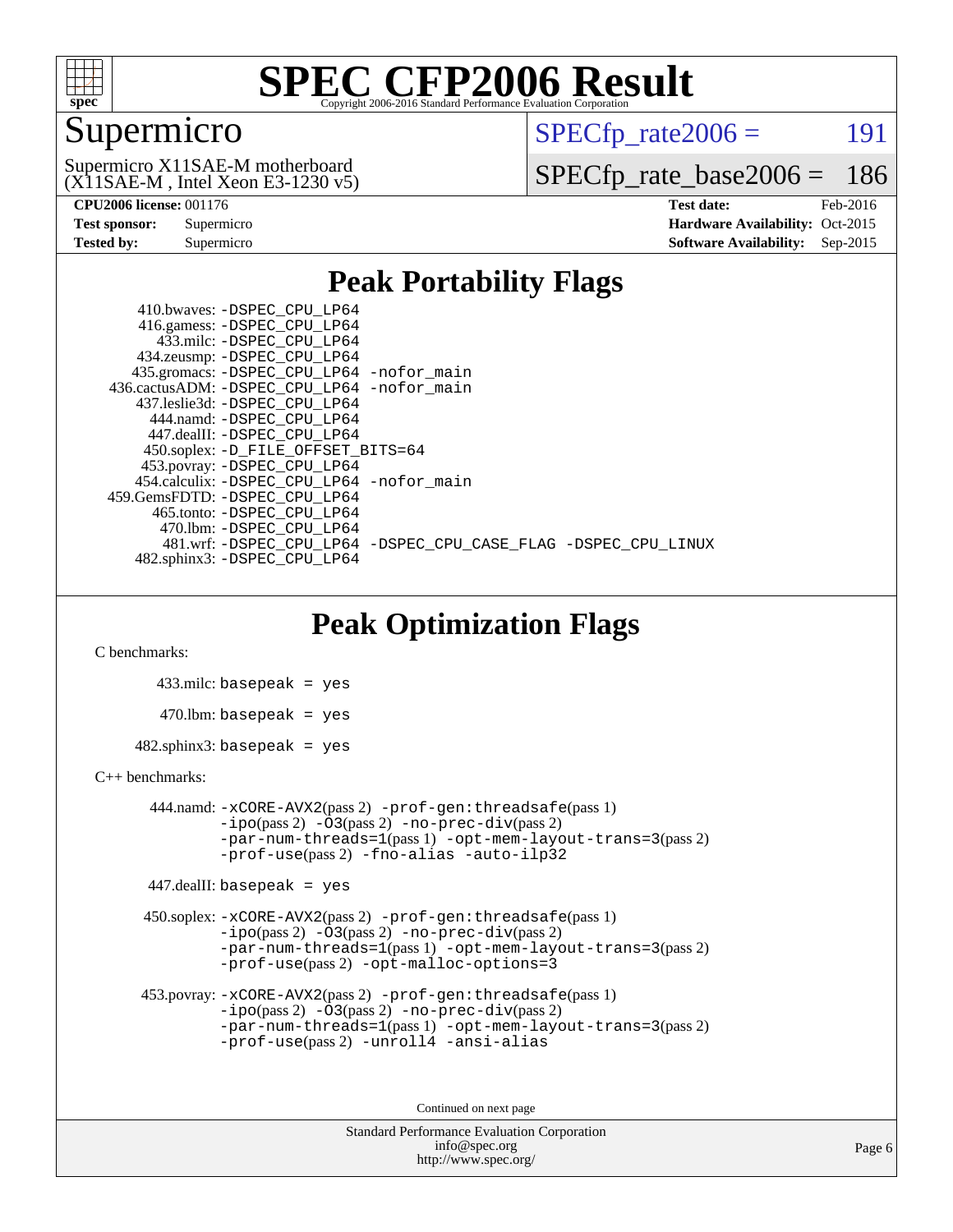

Supermicro

 $SPECTp\_rate2006 = 191$ 

(X11SAE-M , Intel Xeon E3-1230 v5) Supermicro X11SAE-M motherboard

[SPECfp\\_rate\\_base2006 =](http://www.spec.org/auto/cpu2006/Docs/result-fields.html#SPECfpratebase2006) 186

**[CPU2006 license:](http://www.spec.org/auto/cpu2006/Docs/result-fields.html#CPU2006license)** 001176 **[Test date:](http://www.spec.org/auto/cpu2006/Docs/result-fields.html#Testdate)** Feb-2016 **[Test sponsor:](http://www.spec.org/auto/cpu2006/Docs/result-fields.html#Testsponsor)** Supermicro Supermicro **[Hardware Availability:](http://www.spec.org/auto/cpu2006/Docs/result-fields.html#HardwareAvailability)** Oct-2015 **[Tested by:](http://www.spec.org/auto/cpu2006/Docs/result-fields.html#Testedby)** Supermicro **Supermicro [Software Availability:](http://www.spec.org/auto/cpu2006/Docs/result-fields.html#SoftwareAvailability)** Sep-2015

### **[Peak Optimization Flags \(Continued\)](http://www.spec.org/auto/cpu2006/Docs/result-fields.html#PeakOptimizationFlags)**

[Fortran benchmarks](http://www.spec.org/auto/cpu2006/Docs/result-fields.html#Fortranbenchmarks):

 $410.bwaves: basepeak = yes$  416.gamess: [-xCORE-AVX2](http://www.spec.org/cpu2006/results/res2016q1/cpu2006-20160307-39287.flags.html#user_peakPASS2_FFLAGSPASS2_LDFLAGS416_gamess_f-xAVX2_5f5fc0cbe2c9f62c816d3e45806c70d7)(pass 2) [-prof-gen:threadsafe](http://www.spec.org/cpu2006/results/res2016q1/cpu2006-20160307-39287.flags.html#user_peakPASS1_FFLAGSPASS1_LDFLAGS416_gamess_prof_gen_21a26eb79f378b550acd7bec9fe4467a)(pass 1) [-ipo](http://www.spec.org/cpu2006/results/res2016q1/cpu2006-20160307-39287.flags.html#user_peakPASS2_FFLAGSPASS2_LDFLAGS416_gamess_f-ipo)(pass 2) [-O3](http://www.spec.org/cpu2006/results/res2016q1/cpu2006-20160307-39287.flags.html#user_peakPASS2_FFLAGSPASS2_LDFLAGS416_gamess_f-O3)(pass 2) [-no-prec-div](http://www.spec.org/cpu2006/results/res2016q1/cpu2006-20160307-39287.flags.html#user_peakPASS2_FFLAGSPASS2_LDFLAGS416_gamess_f-no-prec-div)(pass 2) [-par-num-threads=1](http://www.spec.org/cpu2006/results/res2016q1/cpu2006-20160307-39287.flags.html#user_peakPASS1_FFLAGSPASS1_LDFLAGS416_gamess_par_num_threads_786a6ff141b4e9e90432e998842df6c2)(pass 1) [-prof-use](http://www.spec.org/cpu2006/results/res2016q1/cpu2006-20160307-39287.flags.html#user_peakPASS2_FFLAGSPASS2_LDFLAGS416_gamess_prof_use_bccf7792157ff70d64e32fe3e1250b55)(pass 2) [-unroll2](http://www.spec.org/cpu2006/results/res2016q1/cpu2006-20160307-39287.flags.html#user_peakOPTIMIZE416_gamess_f-unroll_784dae83bebfb236979b41d2422d7ec2) [-inline-level=0](http://www.spec.org/cpu2006/results/res2016q1/cpu2006-20160307-39287.flags.html#user_peakOPTIMIZE416_gamess_f-inline-level_318d07a09274ad25e8d15dbfaa68ba50) [-scalar-rep-](http://www.spec.org/cpu2006/results/res2016q1/cpu2006-20160307-39287.flags.html#user_peakOPTIMIZE416_gamess_f-disablescalarrep_abbcad04450fb118e4809c81d83c8a1d) 434.zeusmp: basepeak = yes 437.leslie3d: basepeak = yes 459.GemsFDTD: basepeak = yes 465.tonto: [-xCORE-AVX2](http://www.spec.org/cpu2006/results/res2016q1/cpu2006-20160307-39287.flags.html#user_peakPASS2_FFLAGSPASS2_LDFLAGS465_tonto_f-xAVX2_5f5fc0cbe2c9f62c816d3e45806c70d7)(pass 2) [-prof-gen:threadsafe](http://www.spec.org/cpu2006/results/res2016q1/cpu2006-20160307-39287.flags.html#user_peakPASS1_FFLAGSPASS1_LDFLAGS465_tonto_prof_gen_21a26eb79f378b550acd7bec9fe4467a)(pass 1)  $-ipo(pass 2)$  $-ipo(pass 2)$   $-03(pass 2)$   $-no-prec-div(pass 2)$  $-no-prec-div(pass 2)$ [-par-num-threads=1](http://www.spec.org/cpu2006/results/res2016q1/cpu2006-20160307-39287.flags.html#user_peakPASS1_FFLAGSPASS1_LDFLAGS465_tonto_par_num_threads_786a6ff141b4e9e90432e998842df6c2)(pass 1) [-prof-use](http://www.spec.org/cpu2006/results/res2016q1/cpu2006-20160307-39287.flags.html#user_peakPASS2_FFLAGSPASS2_LDFLAGS465_tonto_prof_use_bccf7792157ff70d64e32fe3e1250b55)(pass 2) [-unroll4](http://www.spec.org/cpu2006/results/res2016q1/cpu2006-20160307-39287.flags.html#user_peakOPTIMIZE465_tonto_f-unroll_4e5e4ed65b7fd20bdcd365bec371b81f) [-auto](http://www.spec.org/cpu2006/results/res2016q1/cpu2006-20160307-39287.flags.html#user_peakOPTIMIZE465_tonto_f-auto) [-inline-calloc](http://www.spec.org/cpu2006/results/res2016q1/cpu2006-20160307-39287.flags.html#user_peakOPTIMIZE465_tonto_f-inline-calloc) [-opt-malloc-options=3](http://www.spec.org/cpu2006/results/res2016q1/cpu2006-20160307-39287.flags.html#user_peakOPTIMIZE465_tonto_f-opt-malloc-options_13ab9b803cf986b4ee62f0a5998c2238) [Benchmarks using both Fortran and C](http://www.spec.org/auto/cpu2006/Docs/result-fields.html#BenchmarksusingbothFortranandC): 435.gromacs: [-xCORE-AVX2](http://www.spec.org/cpu2006/results/res2016q1/cpu2006-20160307-39287.flags.html#user_peakPASS2_CFLAGSPASS2_FFLAGSPASS2_LDFLAGS435_gromacs_f-xAVX2_5f5fc0cbe2c9f62c816d3e45806c70d7)(pass 2) [-prof-gen:threadsafe](http://www.spec.org/cpu2006/results/res2016q1/cpu2006-20160307-39287.flags.html#user_peakPASS1_CFLAGSPASS1_FFLAGSPASS1_LDFLAGS435_gromacs_prof_gen_21a26eb79f378b550acd7bec9fe4467a)(pass 1) [-ipo](http://www.spec.org/cpu2006/results/res2016q1/cpu2006-20160307-39287.flags.html#user_peakPASS2_CFLAGSPASS2_FFLAGSPASS2_LDFLAGS435_gromacs_f-ipo)(pass 2) [-O3](http://www.spec.org/cpu2006/results/res2016q1/cpu2006-20160307-39287.flags.html#user_peakPASS2_CFLAGSPASS2_FFLAGSPASS2_LDFLAGS435_gromacs_f-O3)(pass 2) [-no-prec-div](http://www.spec.org/cpu2006/results/res2016q1/cpu2006-20160307-39287.flags.html#user_peakPASS2_CFLAGSPASS2_FFLAGSPASS2_LDFLAGS435_gromacs_f-no-prec-div)(pass 2) [-par-num-threads=1](http://www.spec.org/cpu2006/results/res2016q1/cpu2006-20160307-39287.flags.html#user_peakPASS1_CFLAGSPASS1_FFLAGSPASS1_LDFLAGS435_gromacs_par_num_threads_786a6ff141b4e9e90432e998842df6c2)(pass 1) [-opt-mem-layout-trans=3](http://www.spec.org/cpu2006/results/res2016q1/cpu2006-20160307-39287.flags.html#user_peakPASS2_CFLAGS435_gromacs_f-opt-mem-layout-trans_a7b82ad4bd7abf52556d4961a2ae94d5)(pass 2) [-prof-use](http://www.spec.org/cpu2006/results/res2016q1/cpu2006-20160307-39287.flags.html#user_peakPASS2_CFLAGSPASS2_FFLAGSPASS2_LDFLAGS435_gromacs_prof_use_bccf7792157ff70d64e32fe3e1250b55)(pass 2) [-opt-prefetch](http://www.spec.org/cpu2006/results/res2016q1/cpu2006-20160307-39287.flags.html#user_peakOPTIMIZE435_gromacs_f-opt-prefetch) [-auto-ilp32](http://www.spec.org/cpu2006/results/res2016q1/cpu2006-20160307-39287.flags.html#user_peakCOPTIMIZE435_gromacs_f-auto-ilp32)  $436.cactusADM:basepeak = yes$  454.calculix: basepeak = yes  $481.$ wrf: basepeak = yes The flags files that were used to format this result can be browsed at <http://www.spec.org/cpu2006/flags/Intel-ic16.0-official-linux64.html> <http://www.spec.org/cpu2006/flags/Supermicro-Platform-Settings-V1.2-revH.html>

You can also download the XML flags sources by saving the following links: <http://www.spec.org/cpu2006/flags/Intel-ic16.0-official-linux64.xml> <http://www.spec.org/cpu2006/flags/Supermicro-Platform-Settings-V1.2-revH.xml>

> Standard Performance Evaluation Corporation [info@spec.org](mailto:info@spec.org) <http://www.spec.org/>